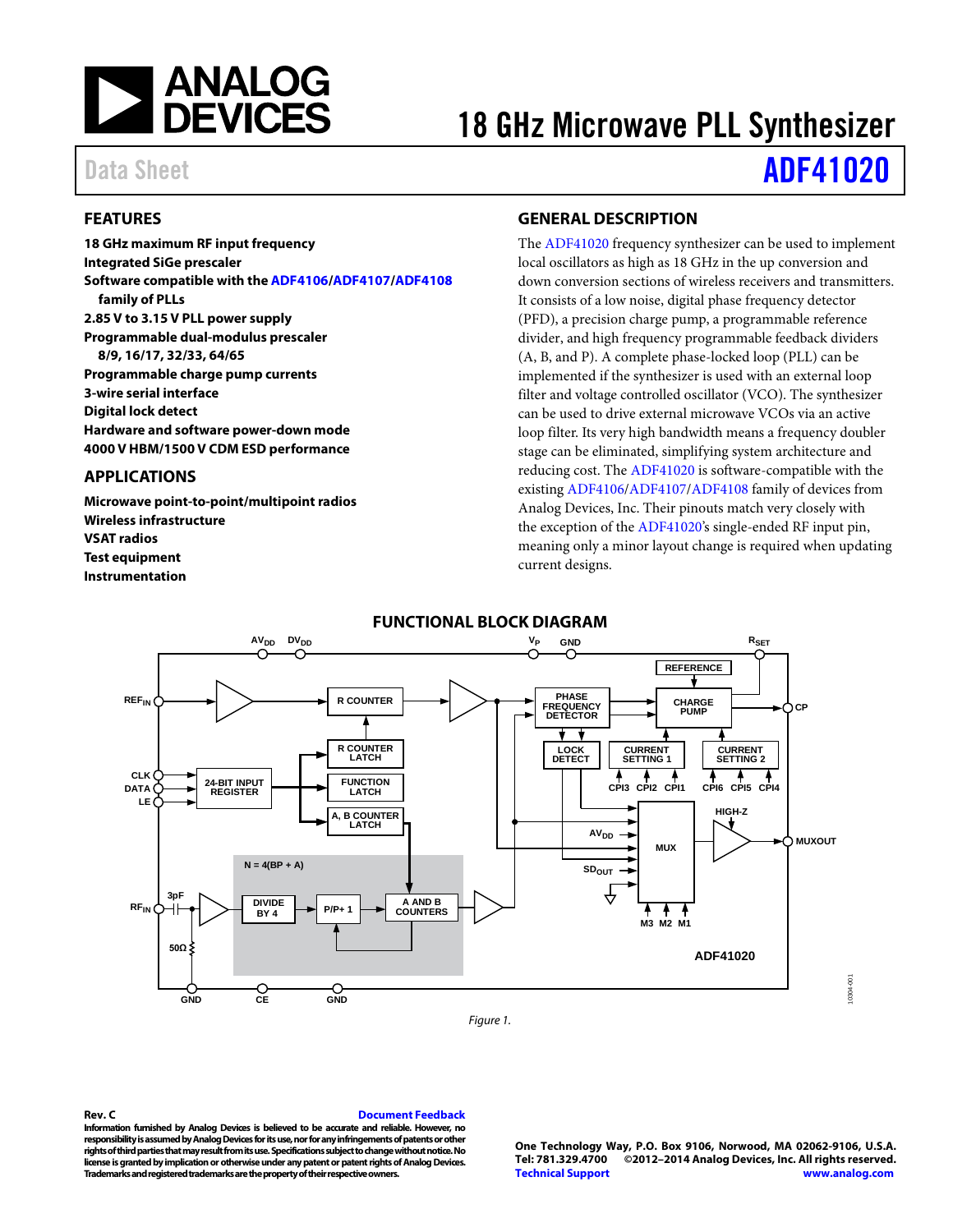# **TABLE OF CONTENTS**

# <span id="page-1-0"></span>**REVISION HISTORY**

| $12/14$ —Rev. B to Rev. C |  |
|---------------------------|--|
|                           |  |
|                           |  |

# $1/14$ —Rev. A to Rev. B

| $11/13$ —Rev. 0 to Rev. A |  |
|---------------------------|--|

| $11112$ went to them in                                   |  |
|-----------------------------------------------------------|--|
|                                                           |  |
| Changes to Absolute Maximum Ratings Section and Table 3 5 |  |

### 10/12-Revision 0: Initial Version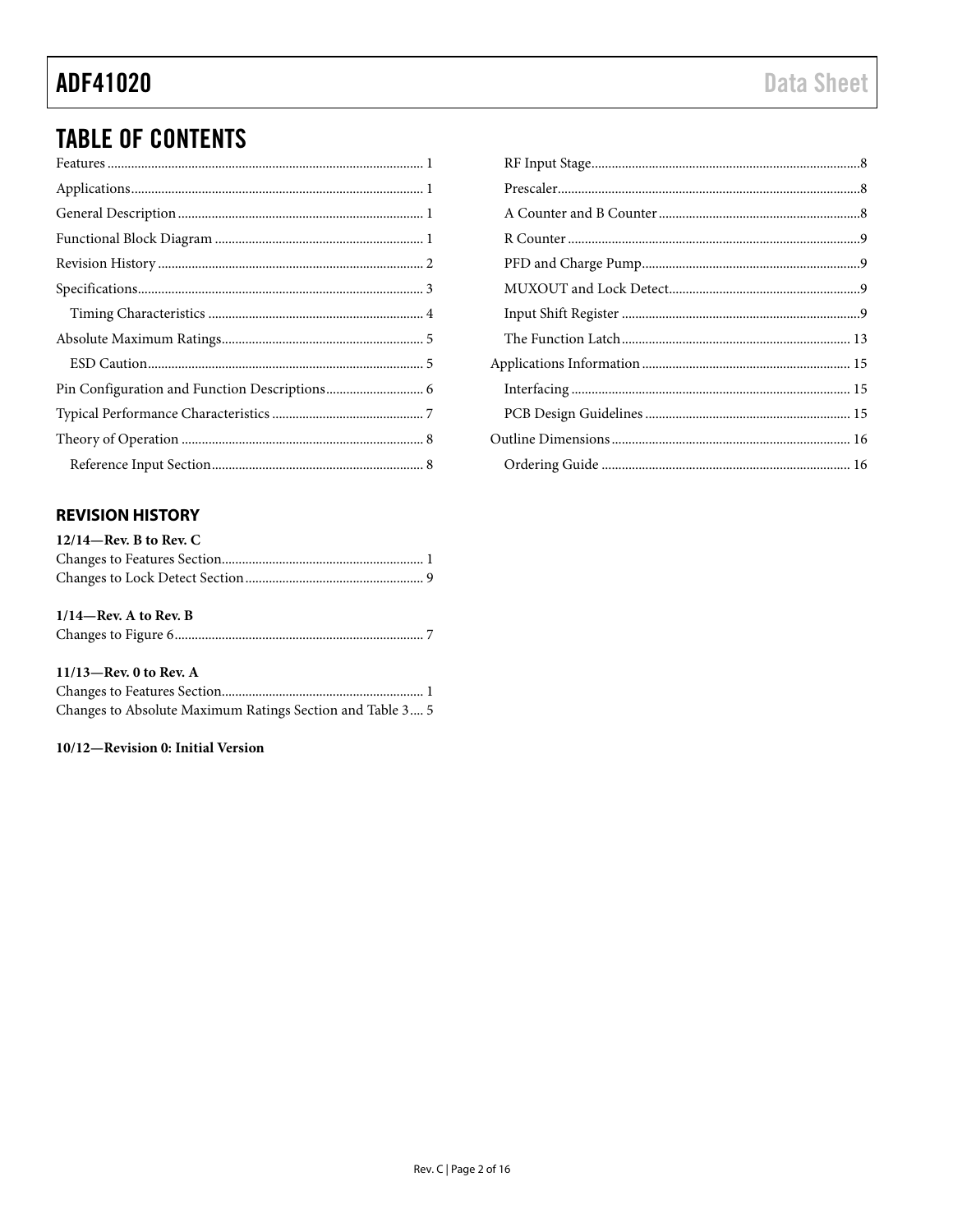# <span id="page-2-0"></span>**SPECIFICATIONS**

 $DV_{DD} = AV_{DD} = V_P = 3.0 \text{ V} \pm 5\%, \text{GND} = 0 \text{ V}, R_{SET} = 5.1 \text{ k}\Omega$ , dBm referred to 50  $\Omega$ ,  $T_A = T_{MAX}$  to  $T_{MIN}$ , unless otherwise noted.

<span id="page-2-1"></span>

| Table 1.                                            |                 |                |                |        |                                                                    |
|-----------------------------------------------------|-----------------|----------------|----------------|--------|--------------------------------------------------------------------|
| <b>Parameter</b>                                    | <b>Min</b>      | <b>Typ</b>     | <b>Max</b>     | Unit   | <b>Test Conditions/Comments</b>                                    |
| RF CHARACTERISTICS                                  |                 |                |                |        | See Figure 1 for input circuit                                     |
| RF Input Frequency (RFIN)                           | 4.0             |                | 18.0           | GHz    |                                                                    |
| <b>RF Input Sensitivity</b>                         | $-10$           |                | $+10$          | dBm    |                                                                    |
| Maximum Allowable Prescaler                         |                 |                | 350            | MHz    |                                                                    |
| Output Frequency <sup>1</sup>                       |                 |                |                |        |                                                                    |
| <b>REFIN CHARACTERISTICS</b>                        |                 |                |                |        |                                                                    |
| <b>REF<sub>IN</sub></b> Input Frequency             | 10              |                | 400            | MHz    | For $f < 10$ MHz, ensure slew rate $> 50$ V/ $\mu s$               |
| <b>REFIN Input Sensitivity</b>                      | 0.8             |                | $DV_{DD}$      | V p-p  | Biased at DV <sub>DD</sub> /2 when input is ac-coupled             |
| <b>REF<sub>IN</sub></b> Input Capacitance           |                 |                | 10             | pF     |                                                                    |
| <b>REF</b> IN Input Current                         |                 |                | ±100           | μA     |                                                                    |
| PHASE DETECTOR                                      |                 |                |                |        |                                                                    |
| Phase Detector Frequency <sup>2</sup>               |                 |                | 100            | MHz    |                                                                    |
| <b>CHARGE PUMP</b>                                  |                 |                |                |        | Programmable, see Figure 17                                        |
| I <sub>CP</sub> Sink/Source                         |                 |                |                |        |                                                                    |
| <b>High Value</b>                                   |                 | 5.0            |                | mA     | With $R_{\text{SET}} = 5.1 \text{ k}\Omega$                        |
| Low Value                                           |                 | 625            |                | μA     |                                                                    |
| Absolute Accuracy                                   |                 | 3              |                | $\%$   | With $R_{SET} = 5.1 \text{ k}\Omega$                               |
| RSET                                                | 5.1             | 5.1            | 5.1            | kΩ     | See Figure 17                                                      |
| I <sub>CP</sub> Three-State Leakage                 |                 | 1              | $\overline{2}$ | nA     | $T_A = 25^{\circ}C$                                                |
| Sink and Source Current Matching                    |                 | 2              |                | $\%$   | $0.5 V \le V_{CP} \le V_P - 0.5 V$                                 |
| ICP VS. VCP                                         |                 | 1              |                | $\%$   | $0.5 V \leq V_{CP} \leq V_P - 0.5 V$                               |
| Icp vs. Temperature                                 |                 | $\overline{2}$ |                | $\%$   | $V_{CP} = V_P/2$                                                   |
| <b>LOGIC INPUTS</b>                                 |                 |                |                |        |                                                                    |
| V <sub>IH</sub> , Input High Voltage                | 1.4             |                |                | $\vee$ | The SPI interface is 1.8 V and 3 V logic compatible                |
| V <sub>IL</sub> , Input Low Voltage                 | 0.6             |                |                | v      |                                                                    |
| I <sub>INH</sub> , I <sub>INL</sub> , Input Current | ±1              |                | μA             |        |                                                                    |
| C <sub>IN</sub> , Input Capacitance<br>10           |                 |                | pF             |        |                                                                    |
| LOGIC OUTPUTS                                       |                 |                |                |        |                                                                    |
| V <sub>OH</sub> , Output High Voltage               | 1.4             |                |                | $\vee$ | Open-drain output chosen, $1 k\Omega$ pull-up resistor<br>to 1.8 V |
| V <sub>OH</sub> , Output High Voltage               | $DV_{DD} - 0.4$ |                |                | $\vee$ | CMOS output chosen                                                 |
| I <sub>OH</sub> , Output High Current               |                 |                | 500            | μA     |                                                                    |
| V <sub>OL</sub> , Output Low Voltage<br>0.4         |                 | V              |                |        |                                                                    |
| lou, Output Low Current                             |                 |                | 500            | μA     |                                                                    |
| <b>POWER SUPPLIES</b>                               |                 |                |                |        |                                                                    |
| AV <sub>DD</sub>                                    | 2.85            |                | 3.15           | v      |                                                                    |
| <b>DV</b> <sub>DD</sub>                             | 2.85<br>3.15    |                | v              |        |                                                                    |
| $V_P$                                               | 2.85<br>3.15    |                | v              |        |                                                                    |
| $\text{LDD}^3$                                      |                 | 27             | 30             | mA     | $T_A = 25^{\circ}C$                                                |
| $\mathsf{I}_{\mathsf{P}}^3$                         |                 | 4.5            | 5              | mA     | $T_A = 25^{\circ}C$                                                |
| Power-Down Mode                                     |                 | $\mathbf{1}$   |                | μA     | $T_A = 25^{\circ}C$                                                |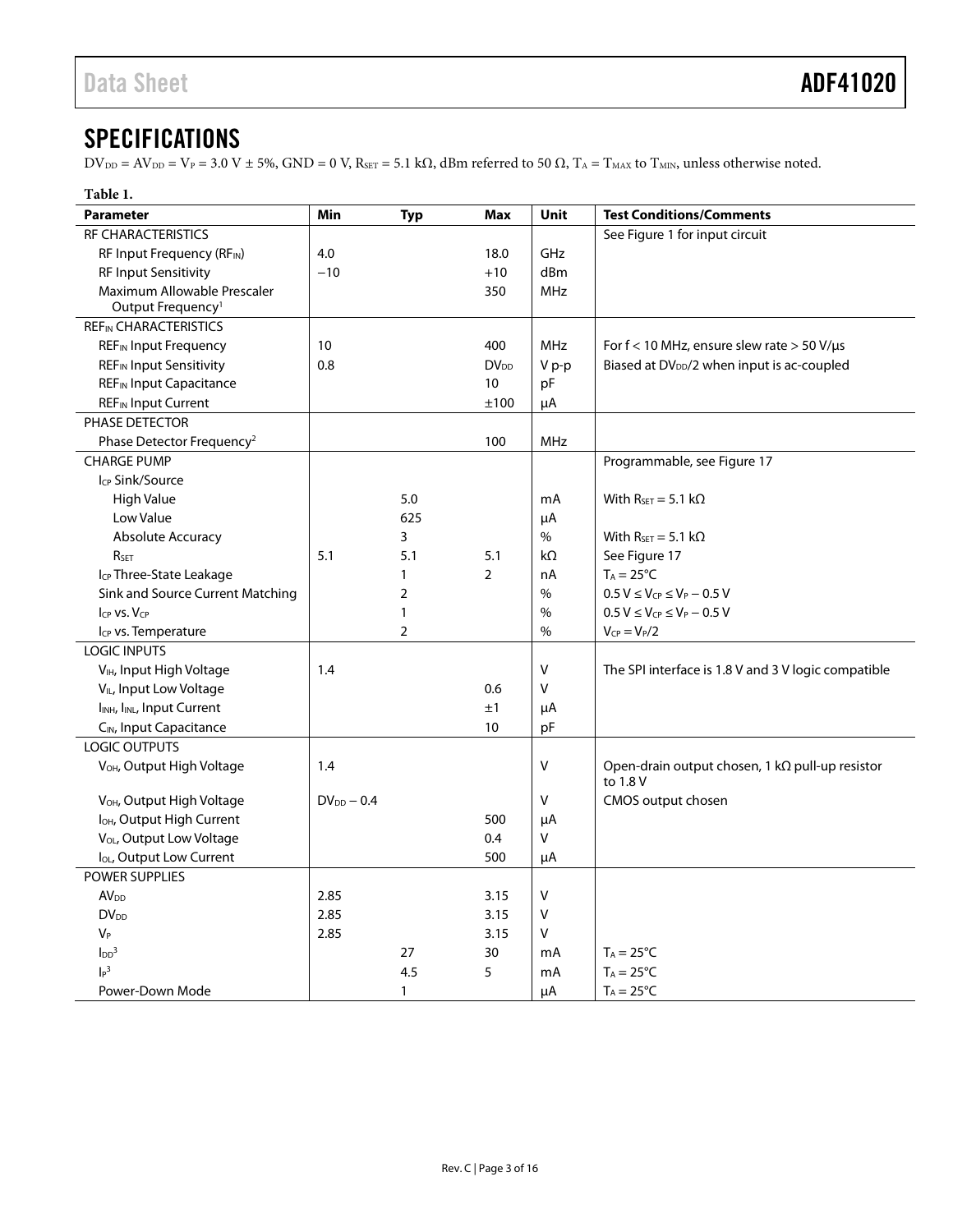<span id="page-3-1"></span>

|                                           |             |             |        | <b>Unit</b>                                                               |                                                                         |
|-------------------------------------------|-------------|-------------|--------|---------------------------------------------------------------------------|-------------------------------------------------------------------------|
| <b>Parameter</b>                          | Min         | <b>Typ</b>  | Max    |                                                                           | <b>Test Conditions/Comments</b>                                         |
| NOISE CHARACTERISTICS                     |             |             |        |                                                                           |                                                                         |
| Normalized Phase Noise Floor <sup>4</sup> |             | $-221$      |        | dBc/Hz                                                                    | PLL loop bandwidth $=$ 500 kHz                                          |
| Normalized 1/f Noise <sup>5</sup>         |             | $-118$      |        | dBc/Hz                                                                    | Normalized to 10 kHz offset at 1 GHz                                    |
| Phase Noise Performance <sup>6</sup>      |             |             |        |                                                                           | At VCO output                                                           |
| $5.7$ GHz                                 |             | -89         |        | dBc/Hz                                                                    | At 1 kHz offset and 2.5 MHz PFD frequency with<br>20 kHz loop bandwidth |
| $12.5$ GHz <sup>7</sup>                   |             | $-82$       |        | dBc/Hz                                                                    | At 3 kHz offset and 2.5 MHz PFD frequency with<br>20 kHz loop bandwidth |
| 17.64 GHz                                 | -96         |             | dBc/Hz | At 100 kHz offset and 90 MHz PFD frequency with<br>700 kHz loop bandwidth |                                                                         |
| Spurious Signals                          |             |             |        |                                                                           |                                                                         |
| $5.7$ GHz                                 |             | $-80/-86$   |        | dBc                                                                       | At 2.5 MHz/5 MHz and 2.5 MHz PFD frequency                              |
| $12.5$ GHz <sup>7</sup>                   |             | $-98/5-110$ |        | dBc                                                                       | At 2.5 MHz/5 MHz and 2.5 MHz PFD frequency                              |
| 17.64 GHz                                 | $-109/-113$ |             | dBc    | At 90 MHz/180 MHz and 90 MHz PFD frequency                                |                                                                         |

<sup>1</sup> This is the maximum operating frequency of the CMOS counters. The prescaler value should be chosen to ensure that the RF input is divided down to a frequency that is less than this value.

<sup>2</sup> Guaranteed by design. Sample tested to ensure compliance.

 $3 T_A = 25^{\circ}$ C;  $AV_{DD} = DV_{DD} = V_P = 3.0 V; P = 16; f_{REF_{IN}} = 100 MHz; f_{PFD} = 100 MHz; RF_{IN} = 12.8 GHz.$ 

<sup>4</sup> The synthesizer phase noise floor is estimated by measuring the in-band phase noise at the output of the VCO and subtracting 20 log N (where N is the N divider value) and 10 log f<sub>PFD</sub>. *PN<sub>SYNTH</sub>* = *PN<sub>TOT</sub>* − 10 log f<sub>PFD</sub> − 20 log N.

<sup>5</sup> The PLL phase noise is composed of 1/f (flicker) noise plus the normalized PLL noise floor. The formula for calculating the 1/f noise contribution at an RF frequency, fre, and at a frequency offset, f, is given by PN = PN<sub>1\_f</sub> + 10 log(10 kHz/f) + 20 log(f<sub>RF</sub>/1 GHz). Both the normalized phase noise floor and flicker noise are modeled in ADIsimPLL.

<sup>6</sup> The phase noise is measured with a Rohde & Schwarz FSUP spectrum analyzer. The reference is provided by a Rohde & Schwarz SMA100A.

<sup>7</sup> The phase noise and spurious noise is measured with th[e EV-ADF41020EB1Z](http://www.analog.com/ADF41020?doc=ADF41020.pdf) evaluation board and the Rohde & Schwarz FSUP spectrum analyzer.

## <span id="page-3-0"></span>**TIMING CHARACTERISTICS**

 $AV_{DD} = DV_{DD} = V_P = 3.0$  V,  $GND = 0$  V,  $R_{SET} = 5.1$  k $\Omega$ , dBm referred to 50  $\Omega$ ,  $T_A = T_{MAX}$  to  $T_{MIN}$ , unless otherwise noted.

#### **Table 2.**

| <b>Parameter</b> | Limit | Unit   | <b>Test Conditions/Comments</b> |
|------------------|-------|--------|---------------------------------|
|                  | 10    | ns min | DATA to CLK setup time          |
| t2               | 10    | ns min | DATA to CLK hold time           |
| t3               | 25    | ns min | CLK high duration               |
| t4               | 25    | ns min | CLK low duration                |
| t5               | 10    | ns min | CLK to LE setup time            |
| t <sub>6</sub>   | 20    | ns min | LE pulse width                  |

<span id="page-3-2"></span>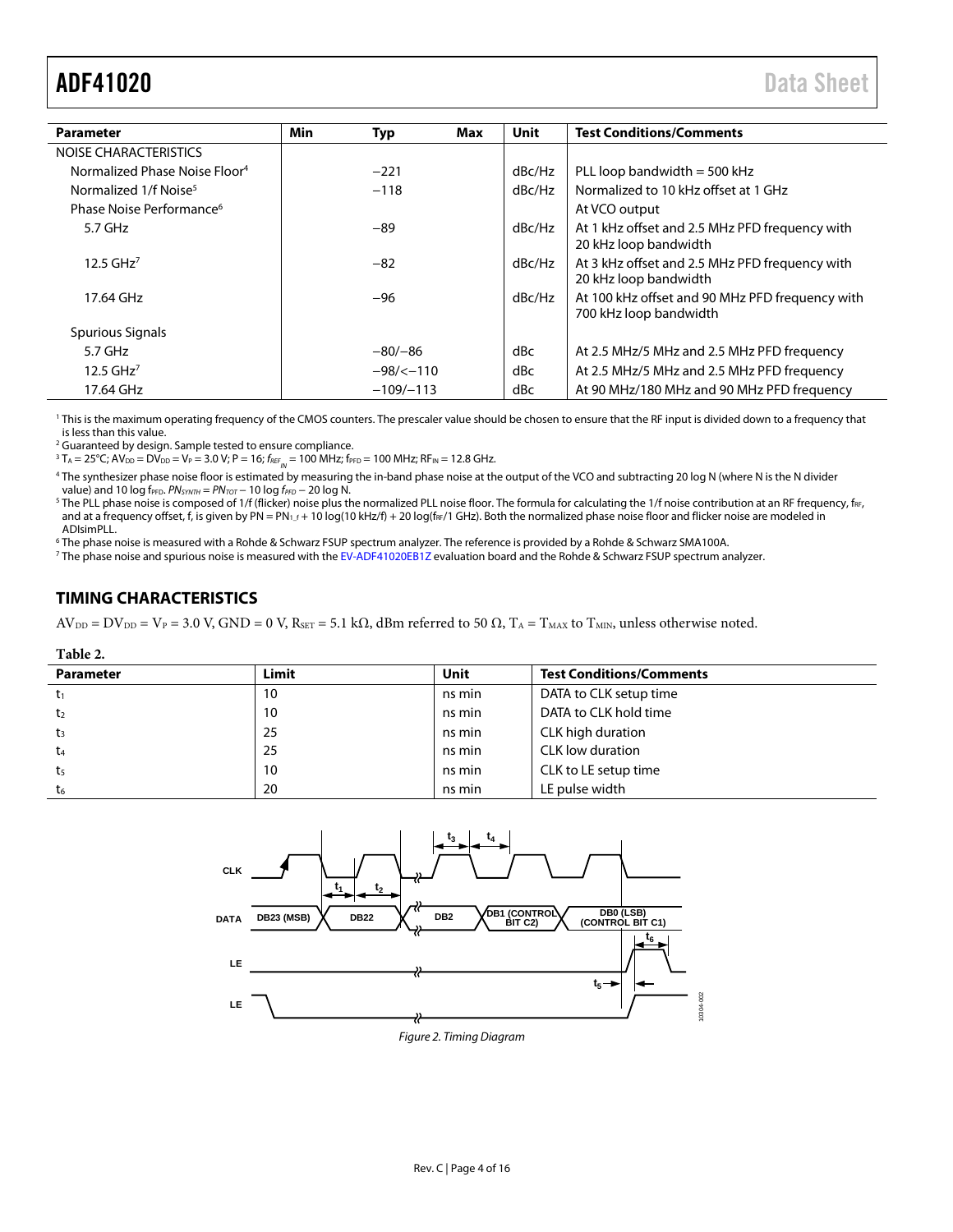# <span id="page-4-0"></span>ABSOLUTE MAXIMUM RATINGS

 $T_A = 25$ °C, unless otherwise noted.

#### **Table 3.**

| <b>Parameter</b>                                                        | Rating                               |
|-------------------------------------------------------------------------|--------------------------------------|
| AV <sub>pp</sub> to GND                                                 | $-0.3$ V to $+3.9$ V                 |
| $AVDD$ to $DVDD$                                                        | $-0.3$ V to $+0.3$ V                 |
| V⊳ to GND                                                               | $-0.3$ V to $+3.9$ V                 |
| V <sub>⊵</sub> to AV <sub>DD</sub>                                      | $-0.3$ V to $+0.3$ V                 |
| Digital I/O Voltage, REF <sub>IN</sub> to GND                           | $-0.3$ V to DV <sub>DD</sub> + 0.3 V |
| Analog I/O Voltage to GND                                               | $-0.3$ V to V <sub>P</sub> + 0.3 V   |
| REF <sub>IN</sub> , RF <sub>IN</sub> to GND                             | $-0.3$ V to AV <sub>DD</sub> + 0.3 V |
| Operating Temperature Range                                             |                                      |
| Industrial                                                              | $-40^{\circ}$ C to $+85^{\circ}$ C   |
| Storage Temperature Range                                               | $-65^{\circ}$ C to $+125^{\circ}$ C  |
| <b>Maximum Junction Temperature</b>                                     | $150^{\circ}$ C                      |
| LFCSP $\theta_{JA}$ Thermal Impedance <sup>1</sup><br>(Paddle Soldered) | 62.82°C/W                            |
| Reflow Soldering                                                        |                                      |
| Peak Temperature                                                        | 260°C                                |
| Time at Peak Temperature                                                | 40 sec                               |
| <b>Transistor Count</b>                                                 |                                      |
| CMOS                                                                    | 6610                                 |
| <b>Bipolar</b>                                                          | 358                                  |
| <b>ESD (Charged Device Model)</b>                                       | 1500 V                               |
| ESD (Human Body Model)                                                  | 4000 V                               |

Stresses at or above those listed under Absolute Maximum Ratings may cause permanent damage to the product. This is a stress rating only; functional operation of the product at these or any other conditions above those indicated in the operational section of this specification is not implied. Operation beyond the maximum operating conditions for extended periods may affect product reliability.

## <span id="page-4-1"></span>**ESD CAUTION**



ESD (electrostatic discharge) sensitive device. Charged devices and circuit boards can discharge without detection. Although this product features patented or proprietary protection circuitry, damage may occur on devices subjected to high energy ESD.<br>Therefore, proper ESD precautions should be taken to avoid performance degradation or loss of functionality.

<sup>1</sup> Two signal planes (that is, on the top and bottom surfaces of the board), two buried planes, and four vias.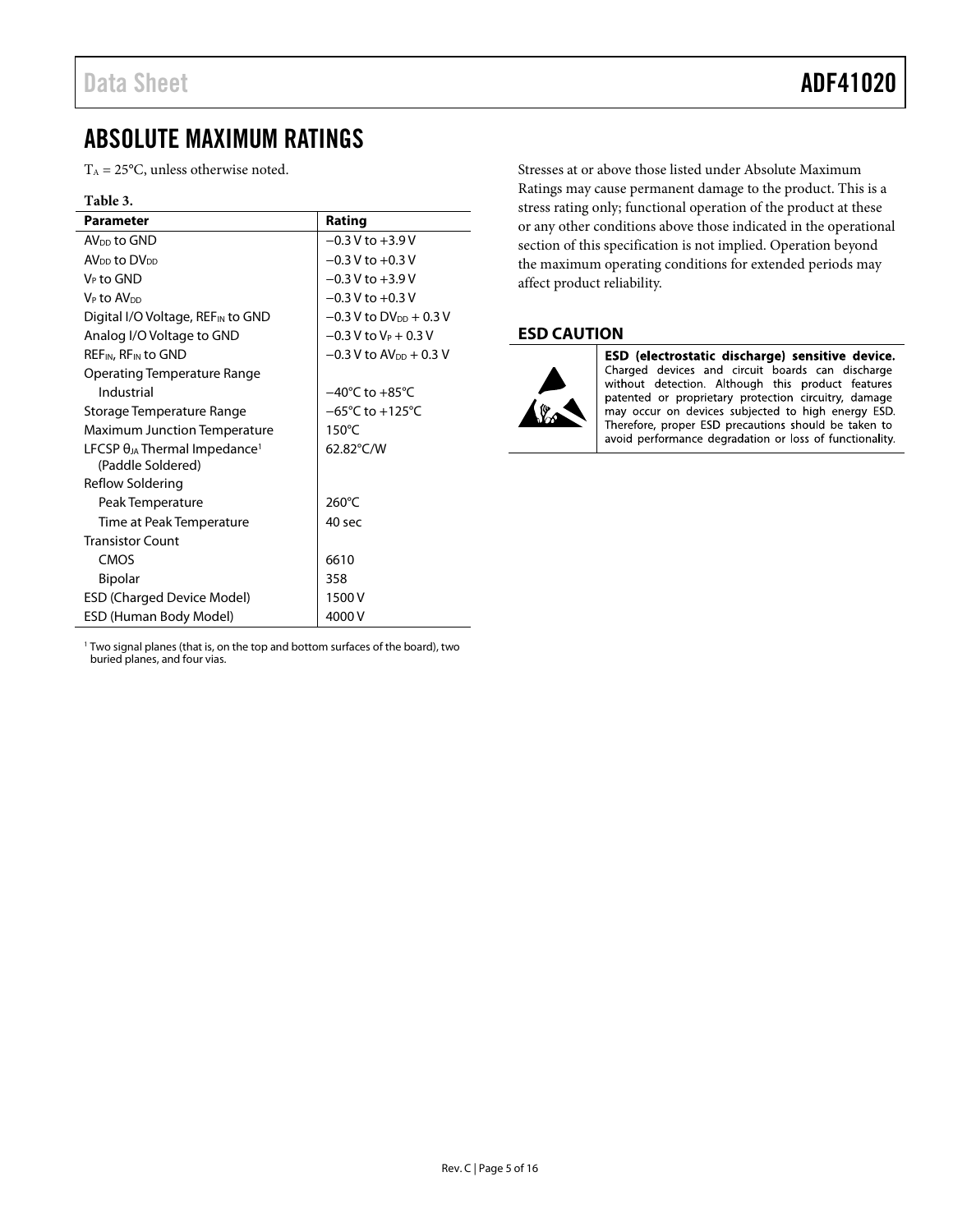# <span id="page-5-0"></span>PIN CONFIGURATION AND FUNCTION DESCRIPTIONS



#### **Table 4. Pin Function Descriptions**

| Pin No.           | <b>Mnemonic</b>         | <b>Description</b>                                                                                                                                                                                                                                 |  |  |  |  |
|-------------------|-------------------------|----------------------------------------------------------------------------------------------------------------------------------------------------------------------------------------------------------------------------------------------------|--|--|--|--|
| 1, 2, 3, 5, 9, 10 | <b>GND</b>              | Ground Pins.                                                                                                                                                                                                                                       |  |  |  |  |
| 4                 | $RF_{IN}$               | Input to the RF Prescaler. This input is ac-coupled internally.                                                                                                                                                                                    |  |  |  |  |
| 6, 7              | AV <sub>DD</sub>        | Analog Power Supply. This may range from 2.85 V to 3.15 V. Decoupling capacitors to the ground plane<br>should be placed as close as possible to this pin. Pin 6 is the supply for the fixed divide-by-4 prescaler.                                |  |  |  |  |
| 8                 | <b>REF<sub>IN</sub></b> | Reference Input. This is a CMOS input with a nominal threshold of DV <sub>DD</sub> /2 and a dc equivalent input<br>resistance of 100 kΩ (see Figure 9). This input can be driven from a TTL or CMOS crystal oscillator or it<br>can be ac-coupled. |  |  |  |  |
| 11                | <b>CE</b>               | Chip Enable. A logic low on this pin powers down the device and puts the charge pump output into three-<br>state mode. Taking the pin high powers up the device, depending on the status of the power-down bit, PD1.                               |  |  |  |  |
| 12                | <b>CLK</b>              | Serial Clock Input. This serial clock is used to clock in the serial data to the registers. The data is latched into<br>the 24-bit shift register on the CLK rising edge. This is a high impedance CMOS input.                                     |  |  |  |  |
| 13                | <b>DATA</b>             | Serial Data Input. The serial data is loaded MSB first with the two LSBs being the control bits. This is a high<br>impedance CMOS input.                                                                                                           |  |  |  |  |
| 14                | LE                      | Load Enable, CMOS Input. When LE goes high, the data stored in the shift registers is loaded into one of the<br>four latches with the latch being selected using the control bits.                                                                 |  |  |  |  |
| 15                | <b>MUXOUT</b>           | This multiplexer output allows either the lock detect, the scaled RF, or the scaled reference frequency to be<br>accessed externally.                                                                                                              |  |  |  |  |
| 16, 17            | <b>DV</b> <sub>DD</sub> | Digital Power Supply. This may range from 2.85 V to 3.15 V. Decoupling capacitors to the ground plane<br>should be placed as close as possible to this pin. DV <sub>DD</sub> must be the same value as AV <sub>DD</sub> .                          |  |  |  |  |
| 18                | $V_P$                   | Charge Pump Power Supply.                                                                                                                                                                                                                          |  |  |  |  |
| 19                | RSET                    | Connecting a resistor between this pin and GND sets the maximum charge pump output current.<br>The nominal voltage potential at the R <sub>SET</sub> pin is 0.66 V. The relationship between $I_{CP}$ and R <sub>SET</sub> is                      |  |  |  |  |
|                   |                         | $I_{CPMAX} = \frac{25.5}{R_{SET}}$                                                                                                                                                                                                                 |  |  |  |  |
|                   |                         | So, with $R_{\text{SET}} = 5.1 \text{ k}\Omega$ , $I_{\text{CP MAX}} = 5.0 \text{ mA}$ .                                                                                                                                                           |  |  |  |  |
| 20                | <b>CP</b>               | Charge Pump Output. When enabled, this provides $\pm l_{CP}$ to the external loop filter, which in turn drives the<br>external VCO.                                                                                                                |  |  |  |  |
|                   | EP                      | Exposed Pad. The exposed pad must be connected to GND.                                                                                                                                                                                             |  |  |  |  |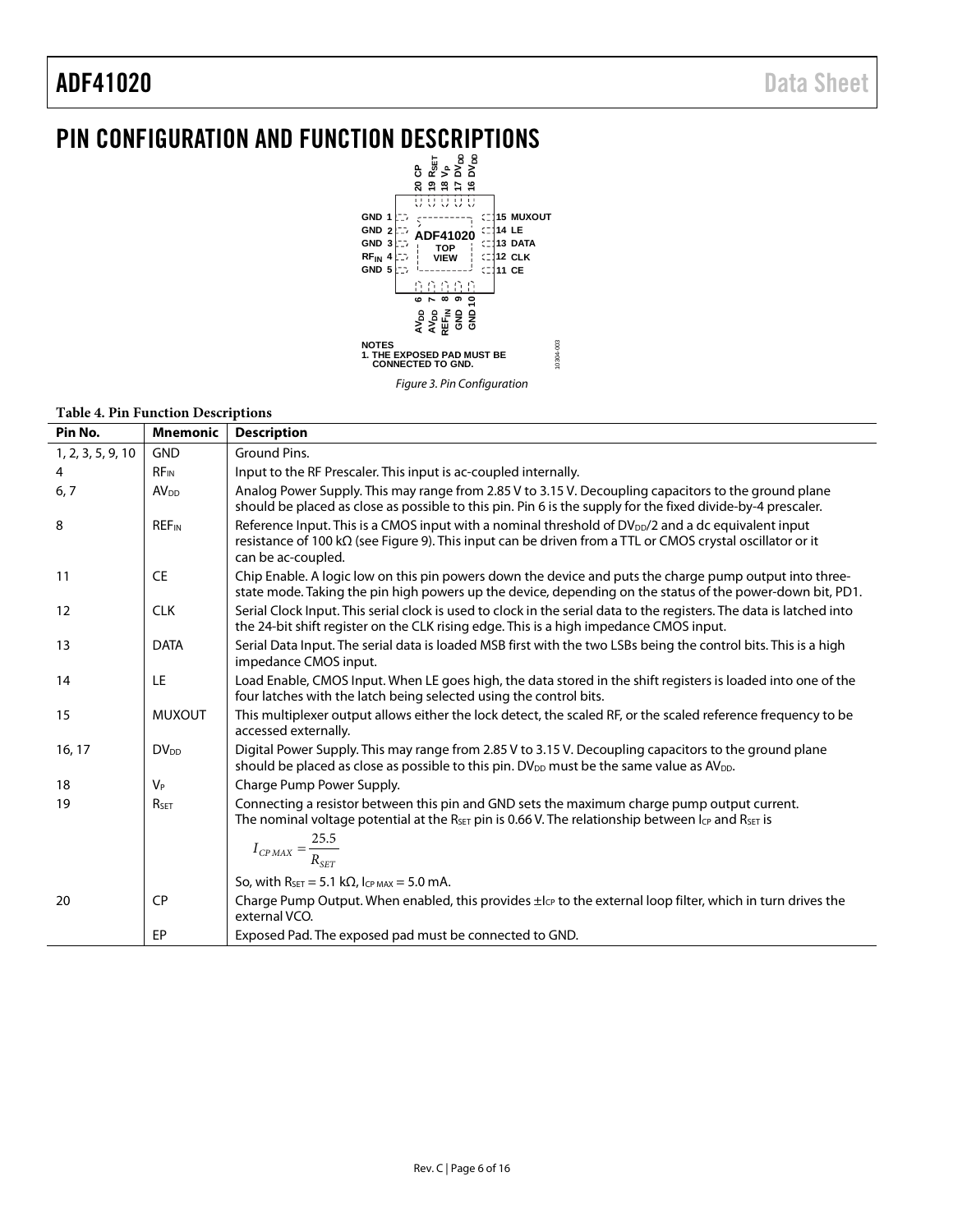# <span id="page-6-0"></span>TYPICAL PERFORMANCE CHARACTERISTICS



Figure 4. RF Input Sensitivity



Figure 5. Charge Pump Output Characteristics



Figure 6. Closed-Loop Phase Noise, RF = 12.5 GHz, PFD = 2.5 MHz, Loop Bandwidth =  $20$  kHz



Figure 7. REF<sub>IN</sub> Sensitivity

| <b>FREQ UNIT:</b> | <b>PARAMTYPE:</b><br>s<br><b>DATA FORMAT: MA</b> | GHz KEYWORD: R     |      |            |                    |
|-------------------|--------------------------------------------------|--------------------|------|------------|--------------------|
| <b>FREQ</b>       | MAGS <sub>11</sub>                               | ANGS <sub>11</sub> | FREQ | MAGS11     | ANGS <sub>11</sub> |
| 4.0               | 0.20099200                                       | $-133.9429000$     | 10.2 | 0.05542031 | 130.0581000        |
| 4.2               | 0.19669930                                       | $-134.7069000$     | 10.4 | 0.05306026 | 126.9556000        |
| 4.4               | 0.19140480                                       | $-135.0024000$     | 10.6 | 0.05123230 | 115.8988000        |
| 4.6               | 0.18317790                                       | $-135.1249000$     | 10.8 | 0.04471957 | 102.0333000        |
| 4.8               | 0.17232760                                       | $-135.0415000$     | 11.0 | 0.03846882 | 86,3895600         |
| 5.0               | 0.16071930                                       | $-135.1840000$     | 11.4 | 0.03402513 | 51.1515300         |
| 5.2               | 0.14943970                                       | $-136.0447000$     | 11.8 | 0.04456061 | 21.0829700         |
| 5.4               | 0.13791310                                       | $-137.7694000$     | 12.2 | 0.05158395 | 16.8124600         |
| 5.6               | 0.12839340                                       | $-140.5623000$     | 12.6 | 0.06039219 | 16.5178200         |
| 5.8               | 0.12090700                                       | $-144.7454000$     | 13.0 | 0.05580344 | 31.4631600         |
| 6.0               | 0.11516160                                       | $-149.8260000$     | 13.4 | 0.08402054 | 36.3540700         |
| 6.2               | 0.11252430                                       | $-155.1801000$     | 13.8 | 0.10374910 | 18,8428500         |
| 6.4               | 0.11213720                                       | $-160.0477000$     | 14.2 | 0.11639920 | 0.2817307          |
| 6.6               | 0.11236920                                       | $-164.5794000$     | 14.6 | 0.13647950 | $-15.4473000$      |
| 6.8               | 0.11323590                                       | $-168.1217000$     | 15.0 | 0.16700580 | $-22.3273100$      |
| 7.0               | 0.11401910                                       | $-170.9163000$     | 15.2 | 0.18309070 | $-24.3333900$      |
| 7.2               | 0.11361600                                       | $-173.2882000$     | 15.4 | 0.19458010 | $-25.3870800$      |
| 7.4               | 0.11225360                                       | $-175.2539000$     | 15.6 | 0.20377790 | $-25.0101800$      |
| 7.6               | 0.10909150                                       | $-176.9327000$     | 15.8 | 0.21170140 | $-24.2554800$      |
| 7.8               | 0.10484100                                       | $-179.0774000$     | 16.0 | 0.21883690 | $-23.4312200$      |
| 8.0               | 0.09871251                                       | 178,5525000        | 16.2 | 0.22280700 | $-23.5596400$      |
| 8.2               | 0.09258573                                       | 175.9697000        | 16.4 | 0.22498210 | $-24.411100$       |
| 8.4               | 0.08667851                                       | 172,5878000        | 16.6 | 0.22589250 | $-26.5202700$      |
| 8.6               | 0.08075383                                       | 168,3692000        | 16.8 | 0.22572100 | $-30.3773300$      |
| 8.8               | 0.07542522                                       | 163,5676000        | 17.0 | 0.22596830 | $-36.2808700$      |
| 9.0               | 0.07048169                                       | 159.0954000        | 17.2 | 0.23197900 | $-42.8398200$      |
| 9.2               | 0.06751262                                       | 154,6976000        | 17.4 | 0.24339450 | $-50.7222200$      |
| 9.4               | 0.06561201                                       | 149.2087000        | 17.6 | 0.26023130 | $-57.5844600$      |
| 9.6               | 0.06308079                                       | 142.2284000        | 17.8 | 0.28636130 | $-63.0764200$      |
| 9.8               | 0.05995205                                       | 137.8226000        | 18.0 | 0.31905490 | $-67.5389600$      |
| 10.0              | 0.05666475                                       | 134.1730000        |      |            |                    |

Figure 8. S-Parameters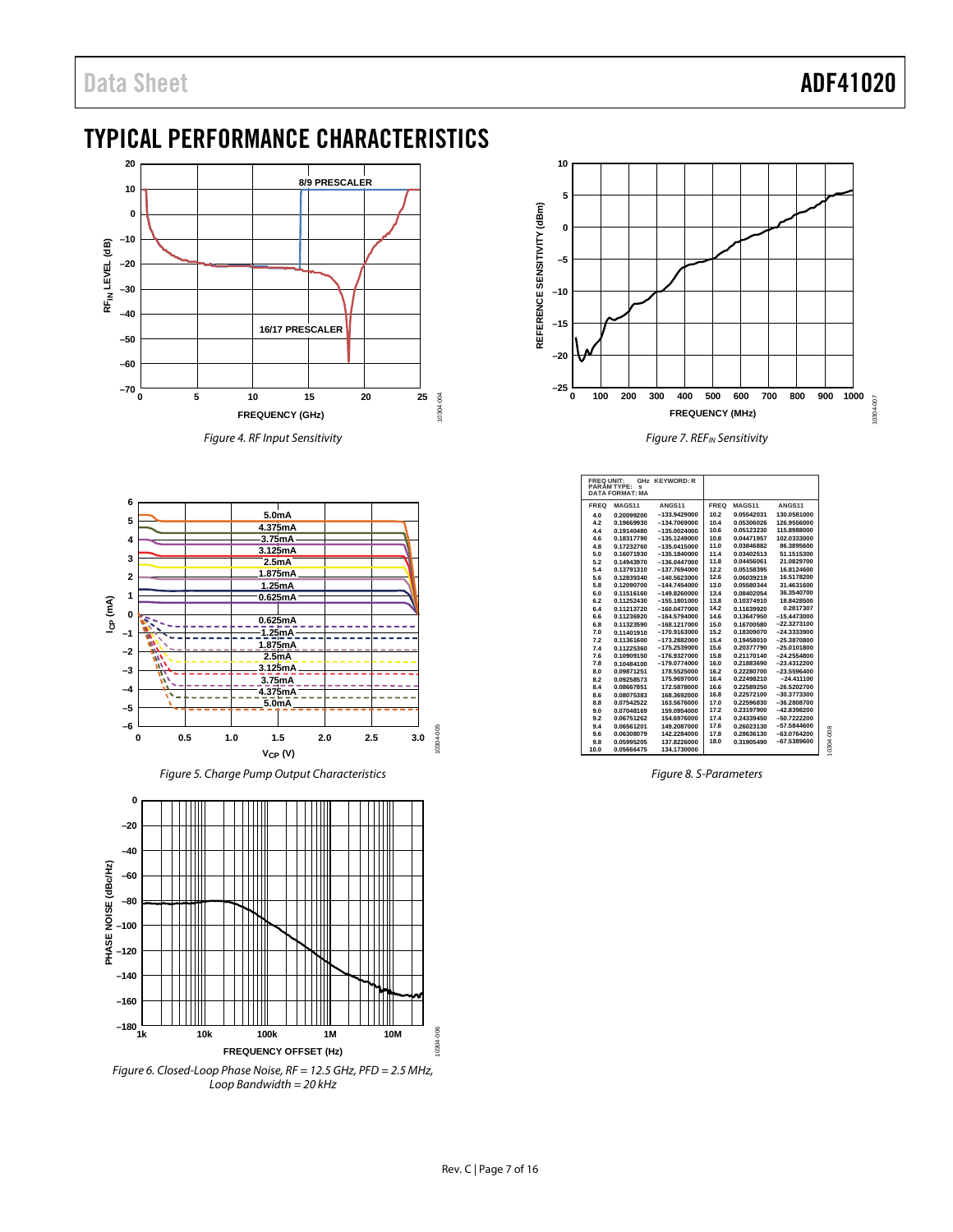# <span id="page-7-0"></span>THEORY OF OPERATION **REFERENCE INPUT SECTION**

<span id="page-7-1"></span>The reference input stage is shown i[n Figure 9.](#page-7-5) SW1 and SW2 are normally closed switches. SW3 is a normally open switch. When power-down is initiated, SW3 is closed and SW1 and SW2 are opened. This ensures that there is no loading of the REF<sub>IN</sub> pin on power-down.



# <span id="page-7-5"></span><span id="page-7-2"></span>**RF INPUT STAGE**

The RF input stage is shown in [Figure 10.](#page-7-6) It is followed by a buffer, which generates the differential CML levels needed for the prescaler.



<span id="page-7-6"></span>

### <span id="page-7-3"></span>**PRESCALER**

The [ADF41020 u](http://www.analog.com/ADF41020?doc=ADF41020.pdf)ses a two prescaler approach to achieve operation up to 18 GHz. The first prescaler is a fixed divide-by-4 block. The second prescaler, which takes its input from the divide-by-4 output, is implemented as a dualmodulus prescaler  $(P/P + 1)$ , which allows finer frequency resolution vs. a fixed prescaler. Along with the A counter and B counter, this enables the large division ratio, N, to be realized  $(N = 4(BP + A))$ . The dual-modulus prescaler, operating at CML levels, takes the clock from the fixed prescaler stage and divides it down to a manageable frequency for the CMOS A counter and B counter. The second prescaler is programmable. It can be set in software to 8/9, 16/17, 32/33, or 64/65. It is based on a synchronous 4/5 core. There is a minimum divide ratio possible for contiguous output frequencies. This minimum is given by  $4(P^2 - P)$ .

# <span id="page-7-4"></span>**A COUNTER AND B COUNTER**

The A counter and B counter combine with the two prescalers to allow a wide ranging division ratio in the PLL feedback counter. The counters are specified to work when the prescaler output is 350 MHz or less.

## **Pulse Swallow Function**

Because of the fixed divide-by-4 block, the generated output frequencies are spaced by four times the reference frequency divided by R. The equation for VCO frequency is

$$
f_{VCO} = \left[(P \times B) + A\right] \times \frac{4 \times f_{REF_{IN}}}{R}
$$

where:

*f<sub>VCO</sub>* is the output frequency of the external voltage controlled oscillator (VCO).

*P* is the preset modulus of the dual-modulus prescaler (such as, 8/9, 16/17).

*B* is the preset divide ratio of the binary 13-bit counter (2 to 8191).

*A* is the preset divide ratio of the binary 6-bit swallow counter (0 to 63).

 $f_{REF_{IV}}$  is the external reference frequency oscillator.



Figure 11. Prescalers, A and B Counters that Make Up the N-Divide Value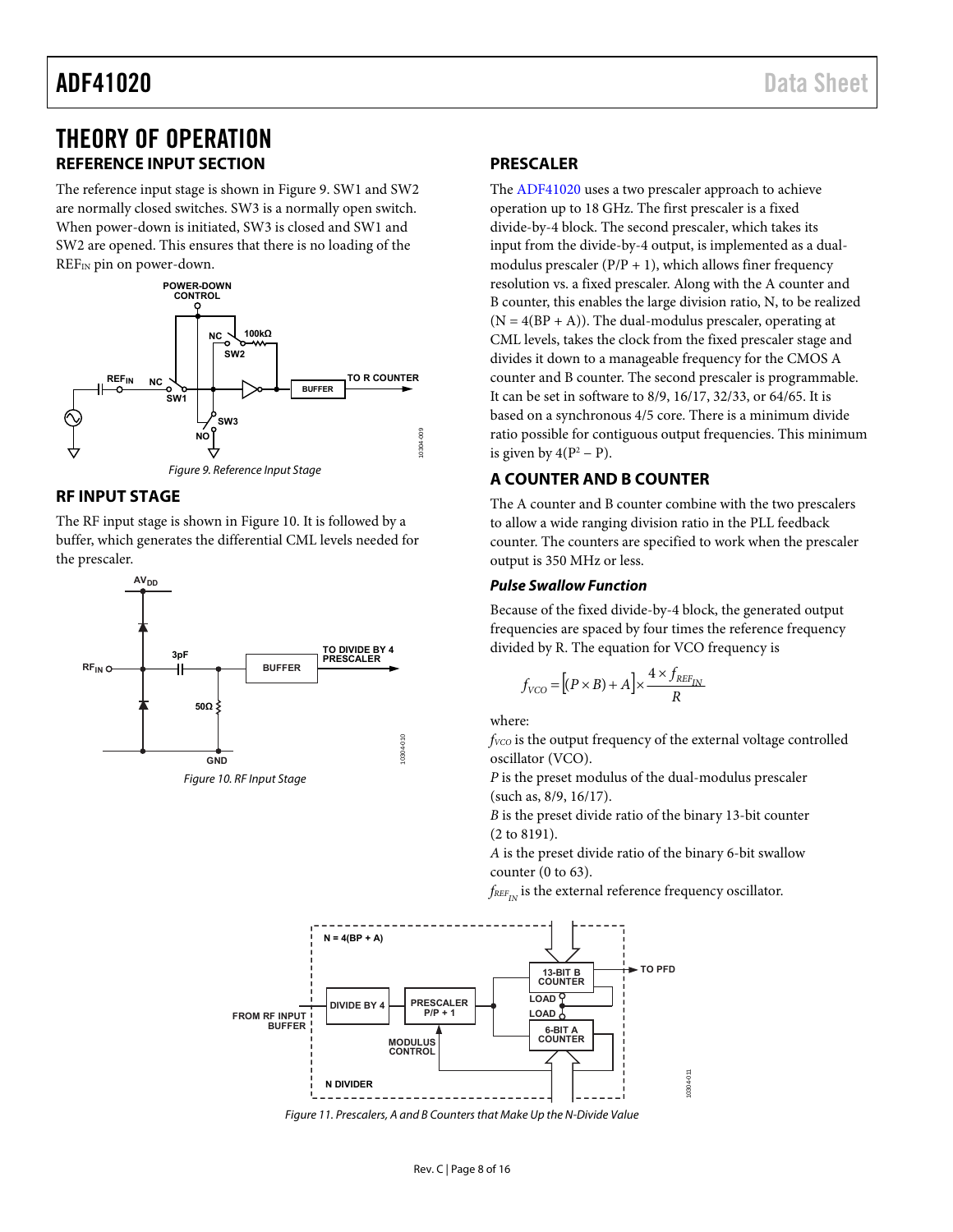# <span id="page-8-0"></span>**R COUNTER**

The 14-bit R counter allows the input reference frequency to be divided down to produce the reference clock to the phase frequency detector (PFD). Division ratios from 1 to 16,383 are allowed.

### <span id="page-8-1"></span>**PFD AND CHARGE PUMP**

The PFD takes inputs from the R counter and N counter and produces an output proportional to the phase and frequency difference between them. [Figure 13](#page-8-4) is a simplified schematic. The PFD includes a fixed delay element that controls the width of the antibacklash pulse. This pulse ensures that there is no dead zone in the PFD transfer function and minimizes phase noise and reference spurs. The charge pump converts the PFD output to current pulses, which are integrated by the PLL loop filter.

### <span id="page-8-2"></span>**MUXOUT AND LOCK DETECT**

The output multiplexer on th[e ADF41020](http://www.analog.com/ADF41020?doc=ADF41020.pdf) allows the user to access various internal points on the chip. The state of MUXOUT is controlled by M3, M2, and M1 in the function latch[. Figure 17](#page-11-0) shows the full truth table. [Figure 12](#page-8-5) shows the MUXOUT section in block diagram form.

### *Lock Detect*

MUXOUT can be programmed with digital lock detect.

Digital lock detect is active high. Digital lock detect is set high when the phase error on five consecutive phase detector cycles is less than 15 ns. It stays set high until a phase error of greater than 25 ns is detected on any subsequent PD cycle.





### <span id="page-8-5"></span><span id="page-8-3"></span>**INPUT SHIFT REGISTER**

The [ADF41020](http://www.analog.com/ADF41020?doc=ADF41020.pdf) digital section includes a 24-bit input shift register, a 14-bit R counter, and a 19-bit N counter, comprising a 6-bit A counter and a 13-bit B counter. Data is clocked into the 24-bit shift register on each rising edge of CLK. The data is clocked in MSB first. Data is transferred from the shift register to one of three latches on the rising edge of LE. The destination latch is determined by the state of the two control bits (C2, C1) in the shift register. C2 and C1 are the two LSBs, DB1 and DB0, as shown in the timing diagram of [Figure 2.](#page-3-2) The truth table for these bits is shown i[n Table 5. Table 5](#page-8-6) shows a summary of how the latches are programmed. The SPI is both 1.8 V and 3 V compatible.

#### <span id="page-8-6"></span>**Table 5. C1, C2 Truth Table**

| <b>Control Bits</b> |                                      |
|---------------------|--------------------------------------|
| ٢1                  | Data Latch                           |
|                     | R counter                            |
|                     | N counter (A and B)                  |
| 0                   | Function latch (including prescaler) |



<span id="page-8-4"></span>*Figure 13. PFD Simplified Schematic*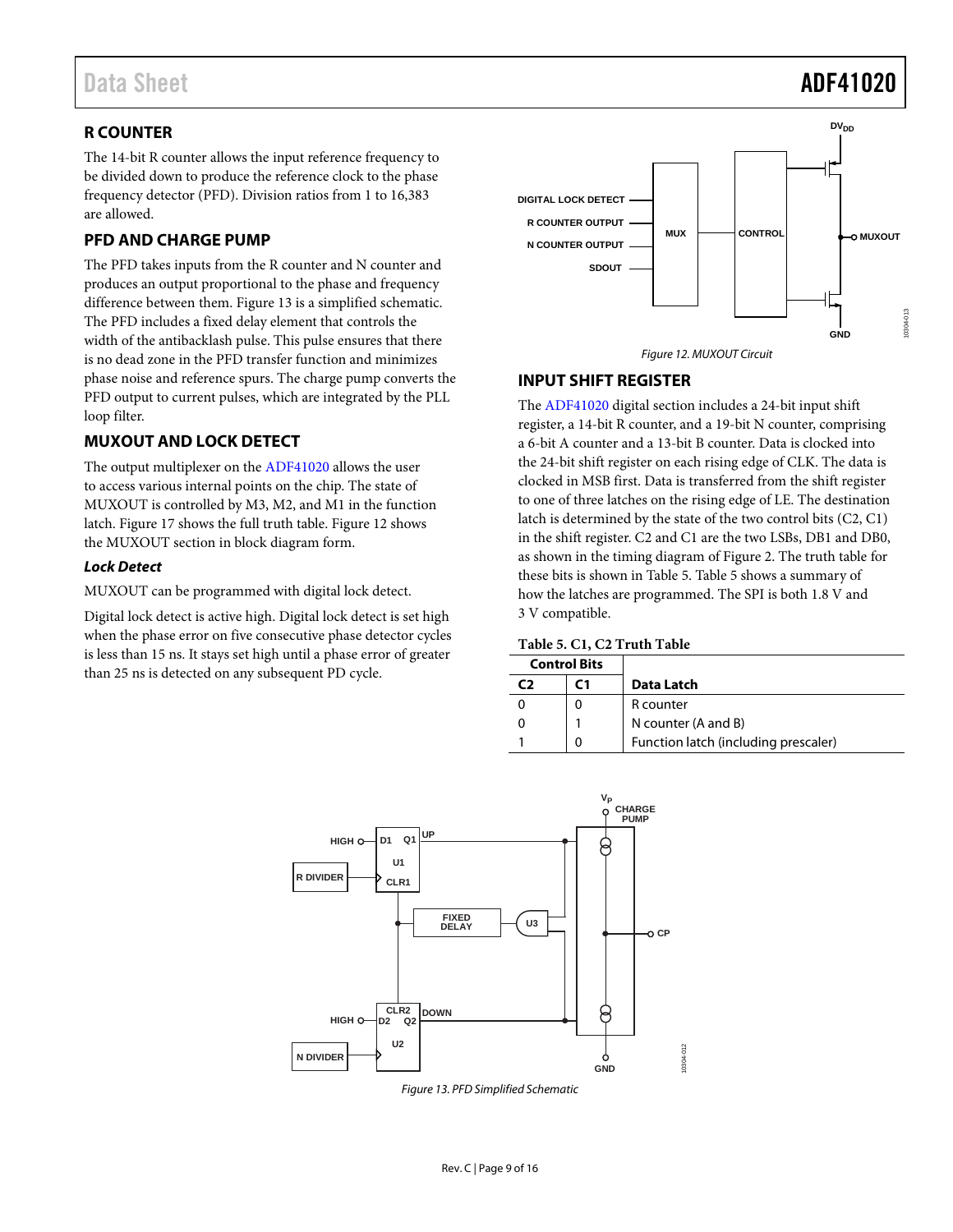#### **REFERENCE COUNTER LATCH**

| <b>RESERVED</b> |                                                                                                         |  |  |   |   |   |  |                 | <b>14-BIT REFERENCE COUNTER</b> |            |            |            |    |    |     |     |                 |                 |                |                 | <b>CONTROL</b><br><b>BITS</b> |                 |                 |
|-----------------|---------------------------------------------------------------------------------------------------------|--|--|---|---|---|--|-----------------|---------------------------------|------------|------------|------------|----|----|-----|-----|-----------------|-----------------|----------------|-----------------|-------------------------------|-----------------|-----------------|
|                 | DB23   DB22   DB21   DB20   DB19   DB18   DB17   DB16   DB15   DB14   DB13   DB12   DB11   DB10     DB9 |  |  |   |   |   |  |                 |                                 |            |            |            |    |    | DB8 | DB7 | DB <sub>6</sub> | DB <sub>5</sub> | DB4            | DB <sub>3</sub> | DB <sub>2</sub>               | DB <sub>1</sub> | D <sub>B</sub>  |
|                 |                                                                                                         |  |  | 0 | 0 | 0 |  | R <sub>14</sub> | <b>R13</b>                      | <b>R12</b> | <b>R11</b> | <b>R10</b> | R9 | R8 | R7  | R6  | R <sub>5</sub>  | R4              | R <sub>3</sub> | R <sub>2</sub>  | R <sub>1</sub>                |                 | $C2(0)$ $C1(0)$ |

#### **N COUNTER LATCH**

|   | <b>RESERVED</b> | z<br>Ő<br>ზ |            | <b>13-BIT B COUNTER</b> |                                                                                                       |            |    |                |    |    |                |           |                |           | <b>6-BIT A COUNTER</b> |     |                 |     |     |                 |                 | <b>CONTROL</b><br><b>BITS</b> |                 |
|---|-----------------|-------------|------------|-------------------------|-------------------------------------------------------------------------------------------------------|------------|----|----------------|----|----|----------------|-----------|----------------|-----------|------------------------|-----|-----------------|-----|-----|-----------------|-----------------|-------------------------------|-----------------|
|   |                 |             |            |                         | DB23   DB22   DB21   DB20   DB19   DB18   DB17   DB16   DB15   DB14   DB13   DB12   DB11   DB10   DB9 |            |    |                |    |    |                |           |                |           | DB <sub>8</sub>        | DB7 | DB <sub>6</sub> | DB5 | DB4 | DB <sub>3</sub> | DB <sub>2</sub> | DB <sub>1</sub>               | DB <sub>0</sub> |
| 0 | 0               | G1          | <b>B13</b> | <b>B12</b>              | <b>B11</b>                                                                                            | <b>B10</b> | B9 | B <sub>8</sub> | B7 | B6 | B <sub>5</sub> | <b>B4</b> | B <sub>3</sub> | <b>B2</b> | <b>B1</b>              | A6  | A5              | A4  | A3  | A2              | <b>A1</b>       | C2(0)                         | C1(1)           |

|           | <b>PRESCALER</b><br><b>VALUE</b> | ≃่∾<br><b>MAR</b><br>OWN<br>م ء |                  | <b>CURRENT</b><br><b>SETTING</b> |                  |                                         | <b>CURRENT</b><br><b>SETTING</b> |      |     |                 | <b>TIMER COUNTER</b><br><b>CONTROL</b> |                 | ğğ<br>ഗ ≥<br>ய   | ပய<br>공목<br>ងីក្<br>ய | шω<br>௳         |                |                 | <b>MUXOUT</b><br><b>CONTROL</b> |     | ≃∸<br>POWEF     | ш⊢<br>탈유<br>등쯦<br>ပ | <b>CONTROL</b><br><b>BITS</b> |                 |
|-----------|----------------------------------|---------------------------------|------------------|----------------------------------|------------------|-----------------------------------------|----------------------------------|------|-----|-----------------|----------------------------------------|-----------------|------------------|-----------------------|-----------------|----------------|-----------------|---------------------------------|-----|-----------------|---------------------|-------------------------------|-----------------|
| l DB23    | DB <sub>22</sub>                 | <b>DB21</b>                     | <b>DB20</b>      | <b>DB19</b>                      | <b>DB18</b>      | DB17   DB16   DB15   DB14   DB13   DB12 |                                  |      |     |                 |                                        | : I DB11        | DB <sub>10</sub> | DB <sub>9</sub>       | DB <sub>8</sub> | DB7            | DB <sub>6</sub> | DB <sub>5</sub>                 | DB4 | DB <sub>3</sub> | DB <sub>2</sub>     | DB <sub>1</sub>               | DB <sub>0</sub> |
| <b>P2</b> | P                                | PD <sub>2</sub>                 | CP <sub>16</sub> | CPI5                             | CP <sub>14</sub> | CP <sub>13</sub>                        | CPI <sub>2</sub>                 | CPI1 | TC4 | TC <sub>3</sub> | TC <sub>2</sub>                        | TC <sub>1</sub> | F <sub>5</sub>   | F <sub>4</sub>        | F <sub>3</sub>  | F <sub>2</sub> | M <sub>3</sub>  | M2                              | M1  | PD <sub>1</sub> | F1                  | C2(1)                         | C1(0)           |

**FUNCTION LATCH**

*Figure 14. Latch Summary*

| <b>RESERVED</b> |                                                                            |   |  |   |   |   |  | <b>14-BIT REFERENCE COUNTER</b> |            |            |            |            |    |     |       |                |                 |       | <b>CONTROL</b><br><b>BITS</b> |                 |                 |                 |                 |
|-----------------|----------------------------------------------------------------------------|---|--|---|---|---|--|---------------------------------|------------|------------|------------|------------|----|-----|-------|----------------|-----------------|-------|-------------------------------|-----------------|-----------------|-----------------|-----------------|
|                 | DB23 DB22 DB21 DB20 DB19 DB18 DB17 DB16 DB15 DB14 DB13 DB12 DB11 DB10 DB23 |   |  |   |   |   |  |                                 |            |            |            |            |    | DB9 | l DB8 | DB7            | DB <sub>6</sub> | DB5 I | DB4                           | DB <sub>3</sub> | DB <sub>2</sub> | DB <sub>1</sub> | DB <sub>0</sub> |
|                 |                                                                            | n |  | 0 | 0 | o |  | <b>R14</b>                      | <b>R13</b> | <b>R12</b> | <b>R11</b> | <b>R10</b> | R9 | R8  | R7    | R <sub>6</sub> | R <sub>5</sub>  | R4    | R <sub>3</sub>                | R <sub>2</sub>  | <b>R1</b>       | C2(0)           | C1(0)           |
|                 |                                                                            |   |  |   |   |   |  |                                 |            |            |            |            |    |     |       |                |                 |       |                               |                 |                 |                 |                 |

| <b>R14</b> | R <sub>13</sub> | R <sub>12</sub> | <br>R <sub>3</sub> | R <sub>2</sub> | R <sub>1</sub> | <b>DIVIDE RATIO</b> |
|------------|-----------------|-----------------|--------------------|----------------|----------------|---------------------|
|            | ŋ               |                 |                    |                |                |                     |
|            |                 |                 |                    |                |                |                     |
|            |                 |                 |                    |                |                |                     |
|            |                 |                 |                    |                |                |                     |
|            |                 |                 |                    |                |                |                     |
|            |                 |                 |                    |                |                |                     |
|            |                 |                 |                    |                |                |                     |
|            |                 |                 |                    |                |                | 16380               |
|            |                 |                 |                    |                |                | 16381               |
|            |                 |                 |                    |                |                | 16382               |
|            |                 |                 |                    |                |                | 16383               |
|            |                 |                 |                    |                |                |                     |

10304-015 10304-015

10304-014

10304-014

*Figure 15. Reference Counter Latch Map*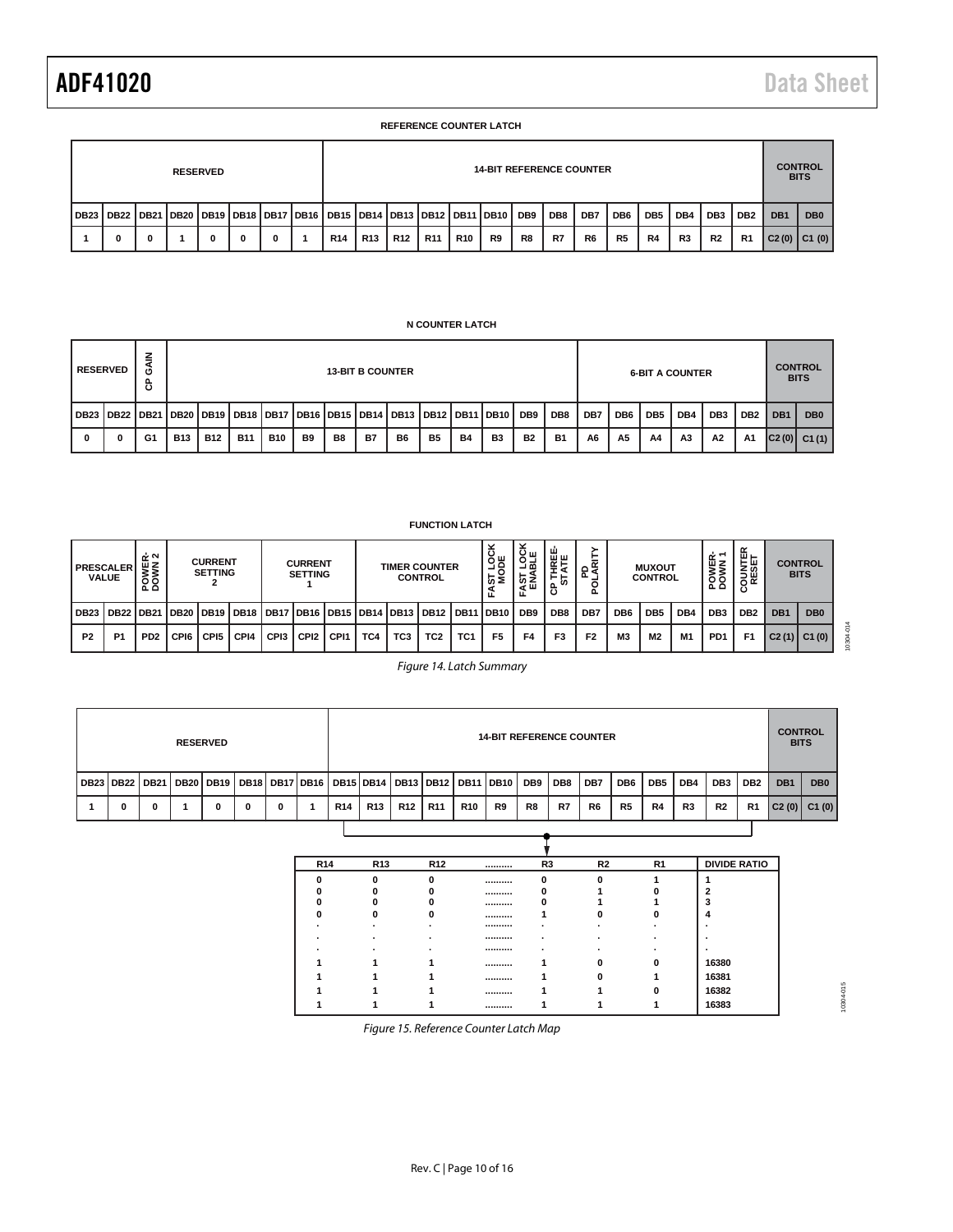# Data Sheet **ADF41020**



*Figure 16. N (A, B) Counter Latch Map*

10304-016 10304-016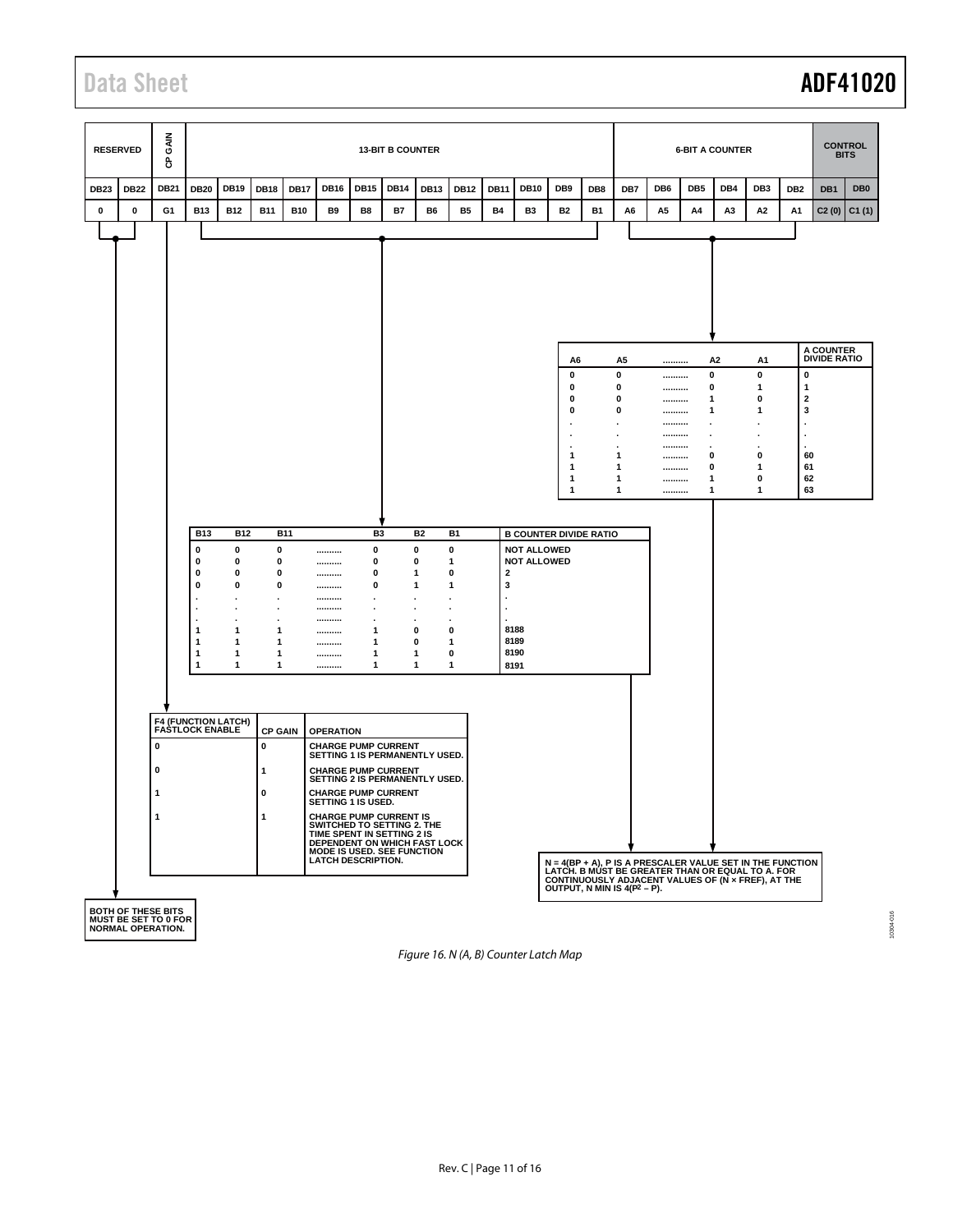

<span id="page-11-0"></span>*Figure 17. Function Latch Map*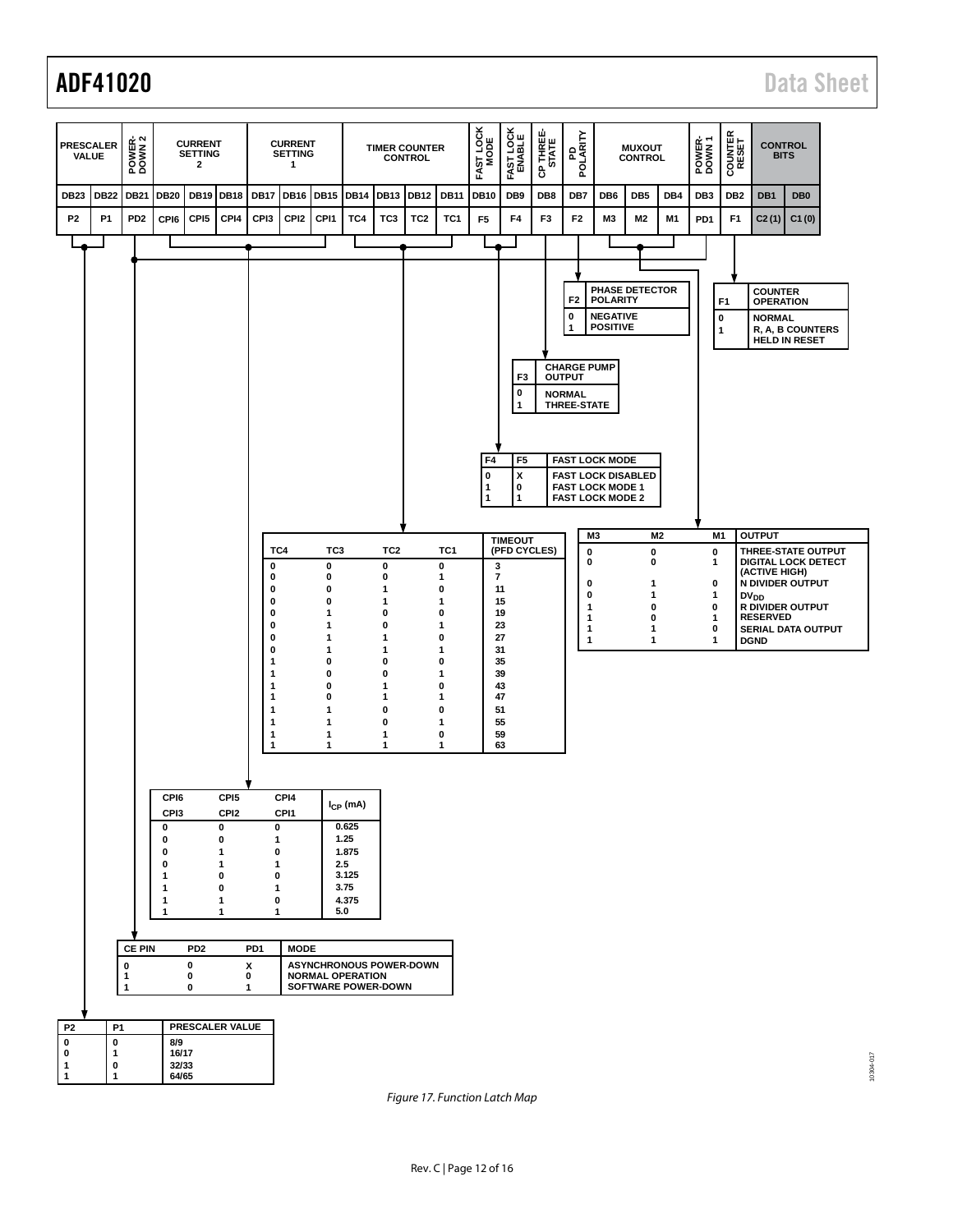# <span id="page-12-0"></span>**THE FUNCTION LATCH**

With C2 and C1 set to 1 and 0, respectively, the on-chip function latch is programmed[. Figure 17](#page-11-0) shows the input data format for programming the function latch.

### *Counter Reset*

DB2 (F1) is the counter reset bit. When this is 1, the R counter and the N (A, B) counter is reset. For normal operation, this bit should be 0. When powering up, disable the F1 bit (set to 0). The N counter then resumes counting in close alignment with the R counter. (The maximum error is one prescaler cycle).

#### *Power-Down*

Bit DB3 (PD1) provides a software power-down mode to reduce the overall current drawn by the device. It is enabled by the CE pin. When the CE pin is low, the device is immediately disabled regardless of the state of PD1.

In the programmed software power-down, the device powers down immediately after latching 1 into the PD1 bit. PD2 is a reserved bit and should be cleared to 0.

When a power-down is activated, the following events occur:

- All active dc current paths in the main synthesizer section are removed. However, the RF divide-by-4 prescaler remains active.
- The R, N, and timeout counters are forced to their load state conditions.
- The charge pump is forced into three-state mode.
- The digital clock detect circuitry is reset.
- The RFIN input is debiased.
- The reference input buffer circuitry is disabled.
- The input register remains active and capable of loading and latching data.

### *MUXOUT Control*

The on-chip multiplexer is controlled by M3, M2, and M1 on the [ADF41020.](http://www.analog.com/ADF41020?doc=ADF41020.pdf) [Figure 17](#page-11-0) shows the truth table.

### *Fast Lock Enable Bit*

Bit DB9 (F4) of the function latch is the fast lock enable bit. When this bit is 1, fast lock is enabled.

### *Fast Lock Mode Bit*

Bit DB10 (F5)of the function latch is the fast lock mode bit. When fast lock is enabled, this bit determines which fast lock mode is used. If the fast lock mode bit is 0, then Fast Lock Mode 1 is selected; and if the fast lock mode bit is 1, then Fast Lock Mode 2 is selected.

### **Fast Lock Mode 1**

The charge pump current is switched to the contents of Current Setting 2. The device enters fast lock when 1 is written to the CP gain bit in the N (A, B) counter latch. The device exits fast lock when 0 is written to the CP gain bit in the N (A, B) counter latch.

#### **Fast Lock Mode 2**

The charge pump current is switched to the contents of Current Setting 2. The device enters fast lock when 1 is written to the CP gain bit in the N (A, B) counter latch. The device exits fast lock under the control of the timer counter. After the timeout period, which is determined by the value in TC4 to TC1, the CP gain bit in the N (A, B) counter latch is automatically reset to 0, and the device reverts to normal mode instead of fast lock. See [Figure 17](#page-11-0) for the timeout periods.

#### *Timer Counter Control*

The user has the option of programming two charge pump currents. The intent is that Current Setting 1 is used when the RF output is stable and the system is in a static state. Current Setting 2 is used when the system is dynamic and in a state of change (that is, when a new output frequency is programmed). The normal sequence of events follows.

The user initially decides what the preferred charge pump currents are going to be. For example, the choice may be 0.85 mA as Current Setting 1 and 1.7 mA as Current Setting 2.

Simultaneously, the decision must be made as to how long the secondary current stays active before reverting to the primary current. This is controlled by the timer counter control bits, DB14 to DB11 (TC4 to TC1), in the function latch. The truth table is given in [Figure 17.](#page-11-0)

To program a new output frequency, simply program the N (A, B) counter latch with new values for A and B. Simultaneously, the CP gain bit can be set to 1, which sets the charge pump with the value in CPI6 to CPI4 for a period of time determined by TC4 to TC1. When this time is up, the charge pump current reverts to the value set by CPI3 to CPI1. At the same time, the CP gain bit in the N (A, B) counter latch is reset to 0 and is ready for the next time the user wishes to change the frequency.

Note that there is an enable feature on the timer counter. It is enabled when Fast Lock Mode 2 is chosen by setting the fast lock mode bit (DB10) in the function latch to 1.

### *Charge Pump Currents*

CPI3, CPI2, and CPI1 program Current Setting 1 for the charge pump. CPI6, CPI5, and CPI4 program Current Setting 2 for the charge pump. The truth table is given i[n Figure 17.](#page-11-0)

### *Prescaler Value*

P2 and P1 in the function latch set the programmable P prescaler value. The P value should be chosen so that the prescaler output frequency is always less than or equal to 350 MHz.

### *PD Polarity*

Bit DB7 (F2) sets the phase detector polarity bit. See [Figure 17.](#page-11-0)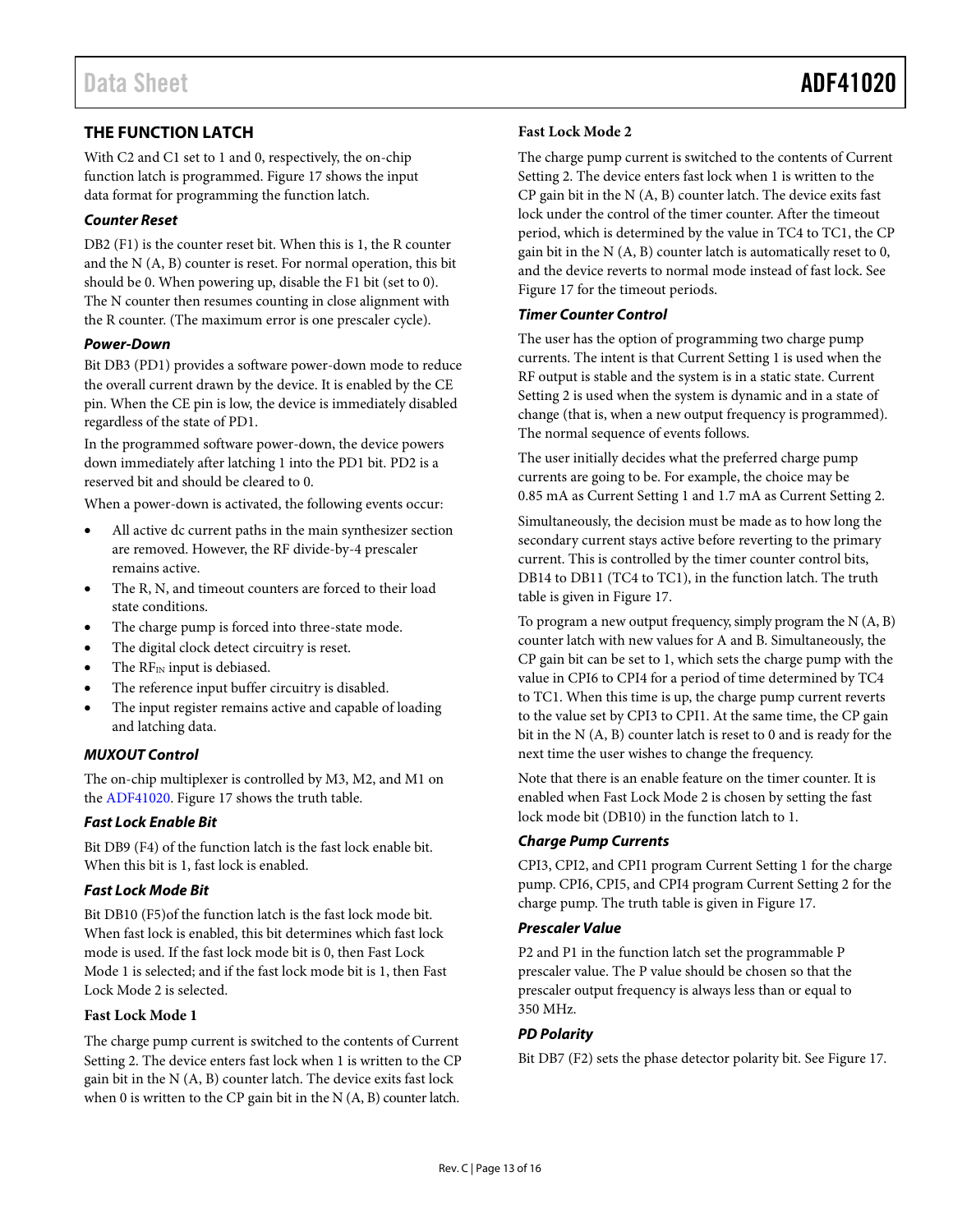### *CP Three-State*

Bit DB8 (F3) controls the CP output pin. With the bit set high, the CP output is put into three-state. With the bit set low, the CP output is enabled.

### *Device Programming After Initial Power-Up*

After initial power up of the device, there are three methods for programming the device: function latch, CE pin, and counter reset.

### **Function Latch Method**

- 1. Apply V<sub>DD</sub>.
- 2. Program the function latch load (10 in two LSBs of the control word), making sure that the F1 bit is programmed to a 0.
- 3. Do an R load (00 in two LSBs).
- 4. Do an N (A, B) load (01 in two LSBs).

### **CE Pin Method**

- 1. Apply  $V_{DD}$ .
- 2. Bring CE low to put the device into power-down. This is an asychronous power-down in that it happens immediately.
- 3. Program the function latch (10).
- 4. Program the R counter latch (00).
- 5. Program the N (A, B) counter latch (01).

6. Bring CE high to take the device out of power-down. The R and N (A, B) counters now resume counting in close alignment.

Note that after CE goes high, a 1 µs duration may be required for the prescaler band gap voltage and oscillator input buffer bias to reach steady state.

CE can be used to power the device up and down to check for channel activity. The input register does not need to be reprogrammed each time the device is disabled and enabled as long as it is programmed at least once after  $V_{DD}$  is initially applied.

### **Counter Reset Method**

- 1. Apply  $V_{DD}$ .
- 2. Do a function latch load (10 in two LSBs). As part of this, load 1 to the F1 bit. This enables the counter reset.
- 3. Do an R counter load (00 in two LSBs).
- 4. Do an N (A, B) counter load (01 in two LSBs).
- 5. Do a function latch load (10 in two LSBs). As part of this, load 0 to the F1 bit. This disables the counter reset.

This sequence provides direct control over the internal counter reset.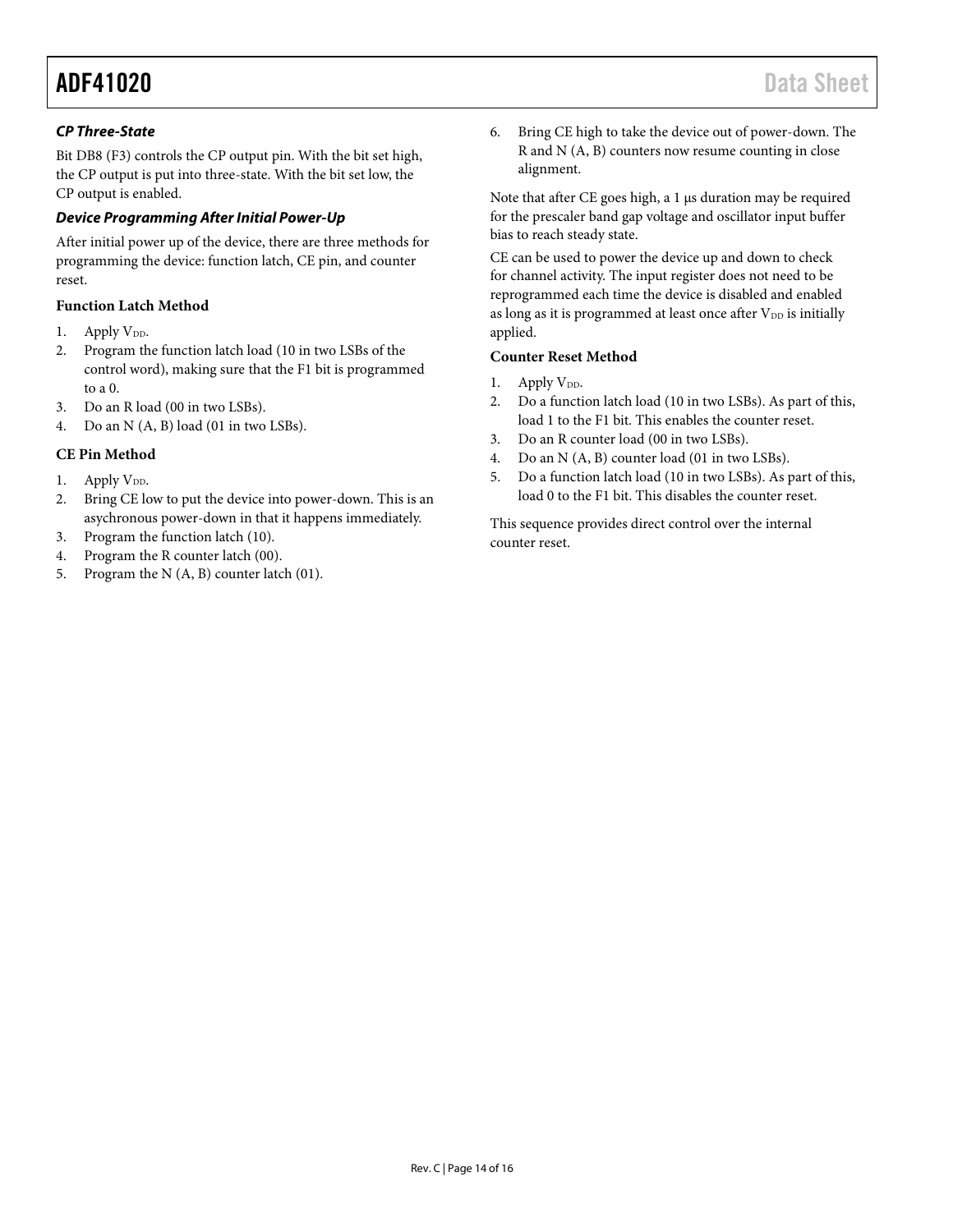10304-019

# <span id="page-14-1"></span><span id="page-14-0"></span>APPLICATIONS INFORMATION **INTERFACING**

The [ADF41020 h](http://www.analog.com/ADF41020?doc=ADF41020.pdf)as a simple 1.8 V and 3 V SPI-compatible serial interface for writing to the device. CLK, DATA, and LE control the data transfer. When LE goes high, the 24 bits clocked into the input register on each rising edge of CLK are transferred to the appropriate latch. Se[e Figure 2 f](#page-3-2)or the timing diagram an[d Table 5 f](#page-8-6)or the latch truth table.

The maximum allowable serial clock rate is 20 MHz.

### **[ADuC7020 I](http://www.analog.com/ADuC7020?doc=ADF41020.pdf)nterface**

[Figure 18 s](#page-14-3)hows the interface between th[e ADF41020 a](http://www.analog.com/ADF41020?doc=ADF41020.pdf)nd the [ADuC7019](http://www.analog.com/ADuC7019?doc=ADF41020.pdf) to [ADuC7023 f](http://www.analog.com/ADuC7023?doc=ADF41020.pdf)amily of analog microcontrollers. The [ADuC70xx](http://www.analog.com/ADuC70?doc=ADF41020.pdf) family is based on an AMR7 core, although the same interface can be used with any 8051-based microcontroller. The microcontroller is set up for SPI master mode with CPHA = 0. To initiate the operation, the I/O port driving LE is brought low. Each latch of th[e ADF41020 n](http://www.analog.com/ADF41020?doc=ADF41020.pdf)eeds a 24-bit word. This is accomplished by writing three 8-bit bytes from the microcontroller to the device. When the third byte is written, bring the LE input high to complete the transfer.

On first applying power to th[e ADF41020,](http://www.analog.com/ADF41020?doc=ADF41020.pdf) it needs three writes (one each to the function latch, R counter latch, and N counter latch) for the output to become active.

I/O port lines on the microcontroller are also used to control power-down (CE input) and to detect lock (MUXOUT configured as lock detect and polled by the port input).

When operating in the mode described, the maximum SPI transfer rate of the [ADuC7023](http://www.analog.com/ADuC7023?doc=ADF41020.pdf) is 20 Mbps. This means that the maximum rate at which the output frequency can be changed is 833 kHz. If using a faster SPI clock, ensure adherence to the SPI timing requirements listed i[n Table 1.](#page-2-1) 



<span id="page-14-3"></span>Figure 18[. ADuC70xx-](http://www.analog.com/ADuC70?doc=ADF41020.pdf)to[-ADF41020 I](http://www.analog.com/ADF41020?doc=ADF41020.pdf)nterface

### **Blackfin BF527 Interface**

[Figure 19 s](#page-14-4)hows the interface between th[e ADF41020 a](http://www.analog.com/ADF41020?doc=ADF41020.pdf)nd the Blackfin® [ADSP-BF527 d](http://www.analog.com/ADSP-BF527?doc=ADF41020.pdf)igital signal processor (DSP). The [ADF41020 n](http://www.analog.com/ADF41020?doc=ADF41020.pdf)eeds a 24-bit serial word for each latch write. The easiest way to accomplish this using the Blackfin family is to use the autobuffered transmit mode of operation with alternate framing. This provides a means for transmitting an entire block of serial data before an interrupt is generated. Set up the word length for 8 bits and use three memory locations for each 24-bit word. To program each 24-bit latch, store the three 8-bit bytes, enable the autobuffered mode, and write to the transmit register of the DSP. This last operation initiates the autobuffer transfer. As in the microcontroller case, ensure the clock speeds are within the maximum limits outlined in [Table 1.](#page-2-1)





# <span id="page-14-4"></span><span id="page-14-2"></span>**PCB DESIGN GUIDELINES**

The lands on the LFCSP (CP-20) are rectangular. The printed circuit board (PCB) pad for these should be 0.1 mm longer than the package land length and 0.05 mm wider than the package land width. Center the land on the pad to ensure that the solder joint size is maximized. The bottom of the LFCSP has a central thermal pad.

The thermal pad on the PCB should be at least as large as the exposed pad. To avoid shorting, on the PCB, provide a clearance of at least 0.25 mm between the thermal pad and the inner edges of the pad pattern.

Thermal vias may be used on the PCB thermal pad to improve thermal performance of the package. If vias are used, they should be incorporated in the thermal pad at 1.2 mm pitch grid. The via diameter should be between 0.3 mm and 0.33 mm, and plate the via barrel with 1 oz copper to plug the via.

Connect the PCB thermal pad to GND.